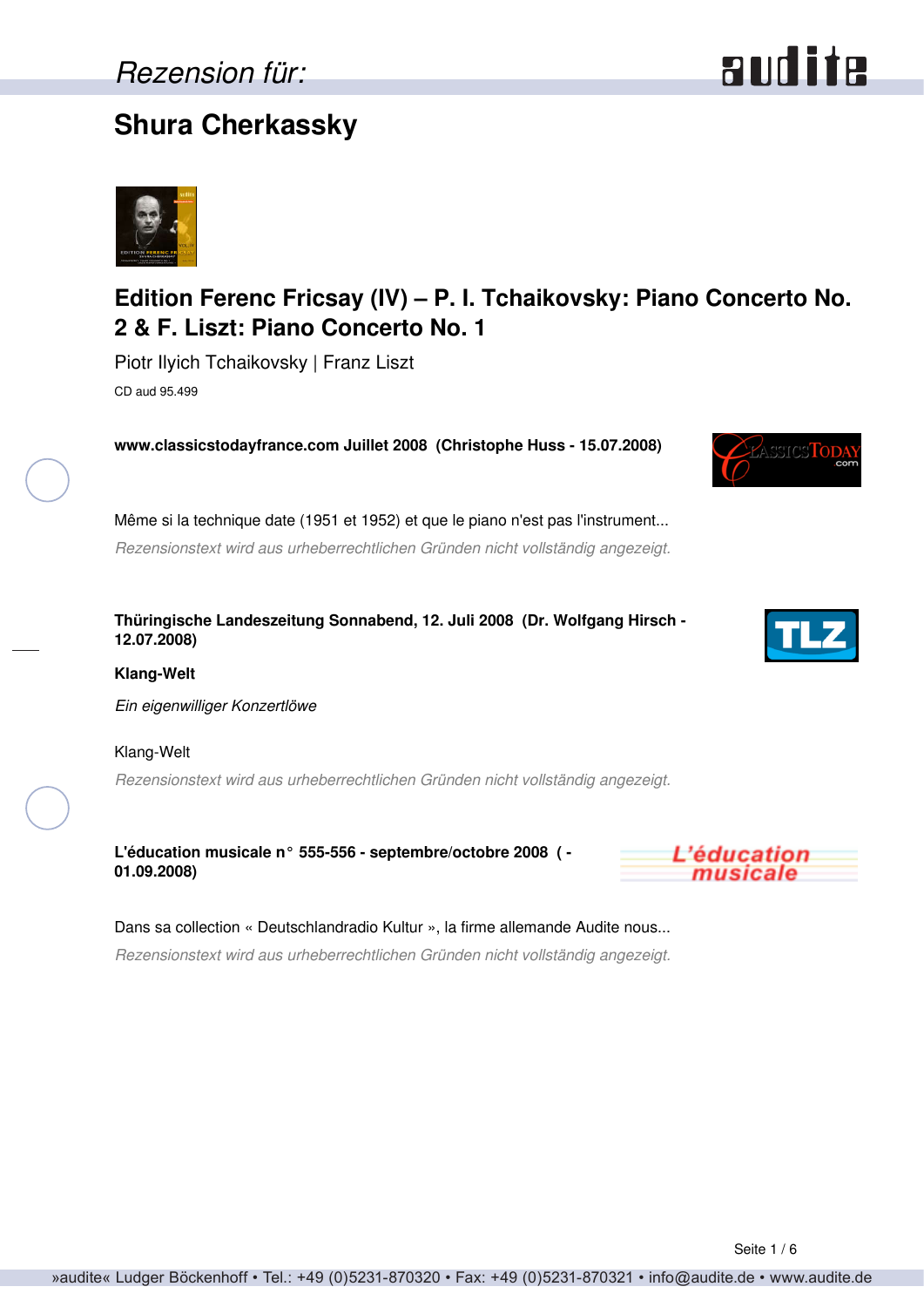### and ite

#### **Universitas September 2008, Nummer 747 (Adelbert Reif - 04.09.2008)**

Der Dirigent Ferenc Fricsay ist heute eine Legende. Im europäischen... *Rezensionstext wird aus urheberrechtlichen Gründen nicht vollständig angezeigt.*

#### **www.musicweb-international.com November 2008 (Rob Maynard - 20.11.2008)**

There a few things about this disc that might well strike you as a little strange.

Firstly, its positioning within this Edition Ferenc Fricsay seems bemusing, to say the least. After all, we're only at the fourth volume and yet already the conductor who's the supposed focus is taking not the central role but that of accompanist. Not that there's anything wrong with that, but you might well have assumed that the Audite marketing team would want to be establishing Fricsay's musical credentials with core orchestral repertoire in the earliest issues of a continuing series.

Secondly, the sound, though actually extremely clear and bright for its age, may strike some listeners as a little odd in the Tchaikovsky. If you're old enough to recall the ubiquitous domestic record players of the 1950s or 1960s, usually made by Bush or Fidelity, you'll remember that they had only two controls over the quality of the sound – a dial marked "bass" and another marked "treble". In this G major concerto recording the sound is very reminiscent of those old LPs you played with "treble" turned right up and "bass" turned right down, resulting in rather screechy violins. Personally, I quite like it that way – and, after playing this CD a few times, you'll certainly get used to it – but it will sound decidedly strange at first to anyone who's only familiar with high quality modern recordings with a wide and realistic tonal range.

The third thing that will seem odd to some listeners is the Tchaikovsky concerto's overall running time of only just over 35 minutes, compared to the 44 or 45 minutes that we might expect. That's because nowadays we usually hear the full uncut version of the andante non troppo slow movement that clocks in at about 15 or 16 minutes, while here [and also in his later recording with the Berlin Philharmonic Orchestra under Richard Kraus, now available in Deutsche Grammophon's The Originals series] Cherkassky opts for the version drastically edited by Tchaikovsky's pupil Alexander Siloti. Slashing the length of the slow movement by roughly half, Siloti's cuts create a completely different balance both within the movement itself and in the concerto as a whole.

So, parking those points to one side, what did I make of this CD? Well, especially in the case of the Tchaikovsky, I enjoyed it immensely. Looking at my notes, I see that the words I used most to describe the first movement were propulsive and powerful, with Cherkassky's very obvious disinclination to linger reflected in the overall timing of 19:53. That's sprightlier than any other account on my shelves - Gary Graffman (20:50), Emil Gilels (21:03), Igor Zhukov (21:08), Sylvia Kersenbaum (21:34) and Werner Haas (21:48), never mind the plodding "unabridged original version" recorded by Andrej Hoteev that comes in at a staggering 26:40. Even Cherkassky's own later recording with Kraus, at 20:00, is marginally slower than this one.

This opening movement fully lives up to its allegro brilliante designation. The orchestral sound is very well balanced – both within the RIAS orchestra's own ranks, as we might expect from well-known orchestra trainer Fricsay, and vis-à-vis the soloist. Moreover, the dialogue between piano and orchestra is very well maintained, with musical phrases and their responses tossed between them most engagingly. Both Cherkassky and Fricsay employ a notably wide dynamic range, but even in the quieter, more reflective passages - where Cherkassky frequently plays with especial delicacy and sensitivity - the strong propulsive thrust is maintained, resulting in a near-ideal combination of ruminative introspection with rhythmic vitality



**MuricWeb**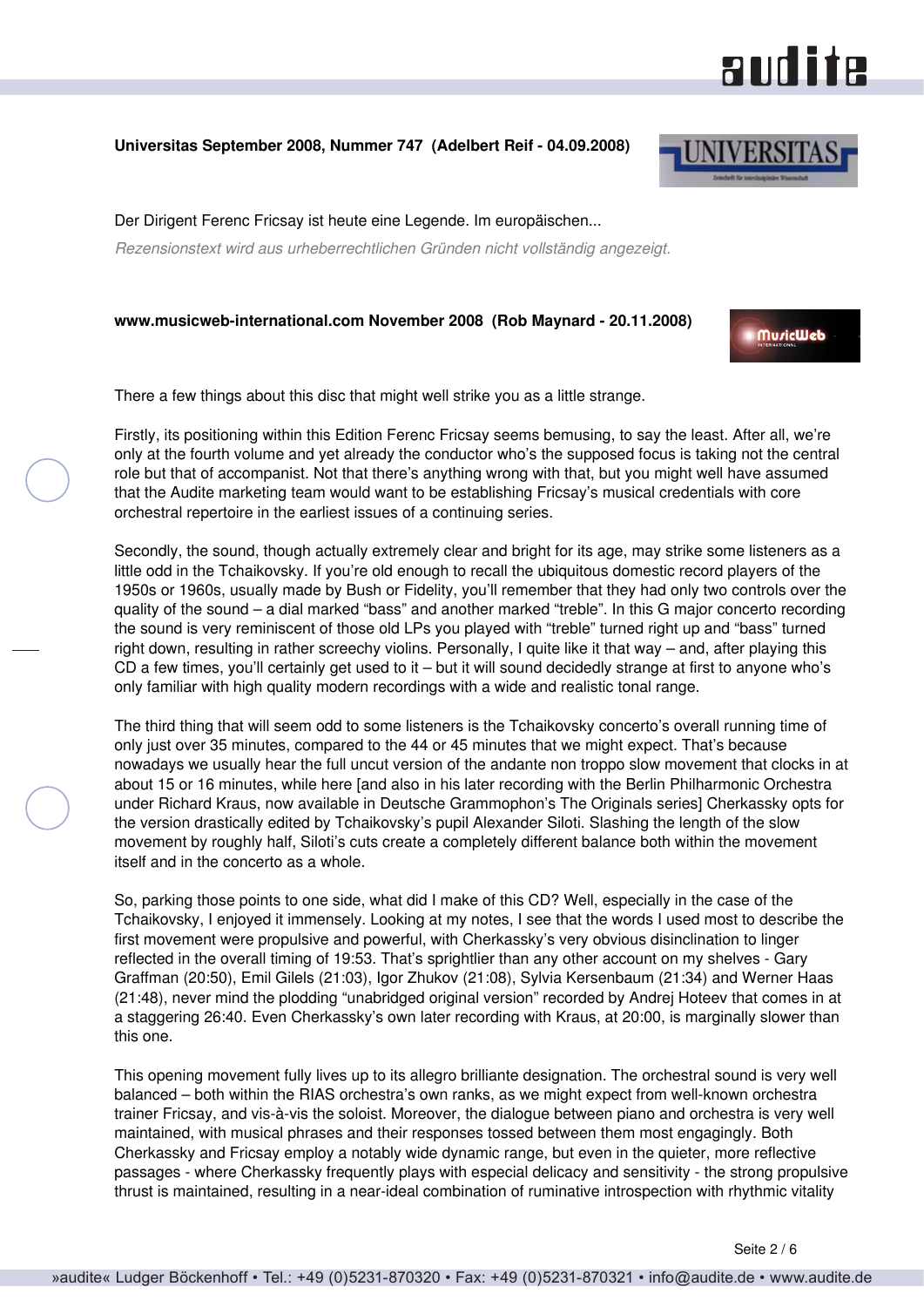## **audite**

and carefully controlled power.

Clever dynamic control and characteristic touches of rubato are well to the fore in the slow movement and make it clear that Cherkassky has considered the significance of each individual note within a musical phrase with some care. The violin and cello solos (neither player is named) are beautifully played and a real plus, even in Siloti's truncated version, but are a little more sonically recessed than we are used to in today's uncut recordings which naturally accord them a higher profile. In yet another instance of his great skill, Fricsay carefully controls the orchestra's contribution at the movement's conclusion rather than just rounding things off in a routine way: as a result, you really do listen to it.

The strong propulsive thrust is back with us at the opening of the finale and, while Cherkassky's delicacy and lightness of touch are still apparent in the piano's skittering opening phrases, the positivity of the partnership with Fricsay is again evident in some imaginative phrasing in the dialogue between piano and orchestra. By this time, in fact, one has come to appreciate the far stronger than usual contribution that the very skilled RIAS (Rundfunk im Amerikanischen Sektor or Broadcasting in the American Sector) Orchestra and its conductor have made to the overall success of this performance – so perhaps its high-profile placing in the Edition Ferenc Fricsay can be justified after all.

Unfortunately, the Liszt recording - with a live and occasionally chesty audience - did not grip my interest to the same extent. In part, that reflects a concert hall acoustic that is far less sharp and clear. That said, listeners who habitually preferred to turn up the "bass" control on those old Bush record players may enjoy it more than I did. The balance between soloist and orchestra is also less carefully managed than in the Tchaikovsky studio recording. Perfectly acceptable for long stretches, it deteriorates on occasion when Cherkassky at full power can drown out some important orchestral detail.

Cherkassky's approach to the Liszt concerto is notably less propulsive and even dreamier than in the Tchaikovsky. That is especially apparent at the opening of both the initial allegro maestoso and the succeeding quasi adagio where his finely controlled playing is exceptionally beautiful. There are some moments of genuine excitement where you would expect them - the conclusion of the allegro animato sees soloist and conductor upping both tempo and volume to good effect – but, for me, the overall combination of comparatively dull sound and a not so striking performance relegates this recording to the status of a filler … and, given the CD's total timing of 53:53, a rather short one at that.

If, however, the Tchaikovsky is your main point of interest – and if you are prepared to accept the Siloti butchery – then I think that, like me, you'll enjoy this disc a great deal.

**Audiophile Audition December 2008 (Gary Lemco - 21.12.2008)**



A truly happy discovery for the connoisseur, these inscriptions, one live (the...

*Rezensionstext wird aus urheberrechtlichen Gründen nicht vollständig angezeigt.*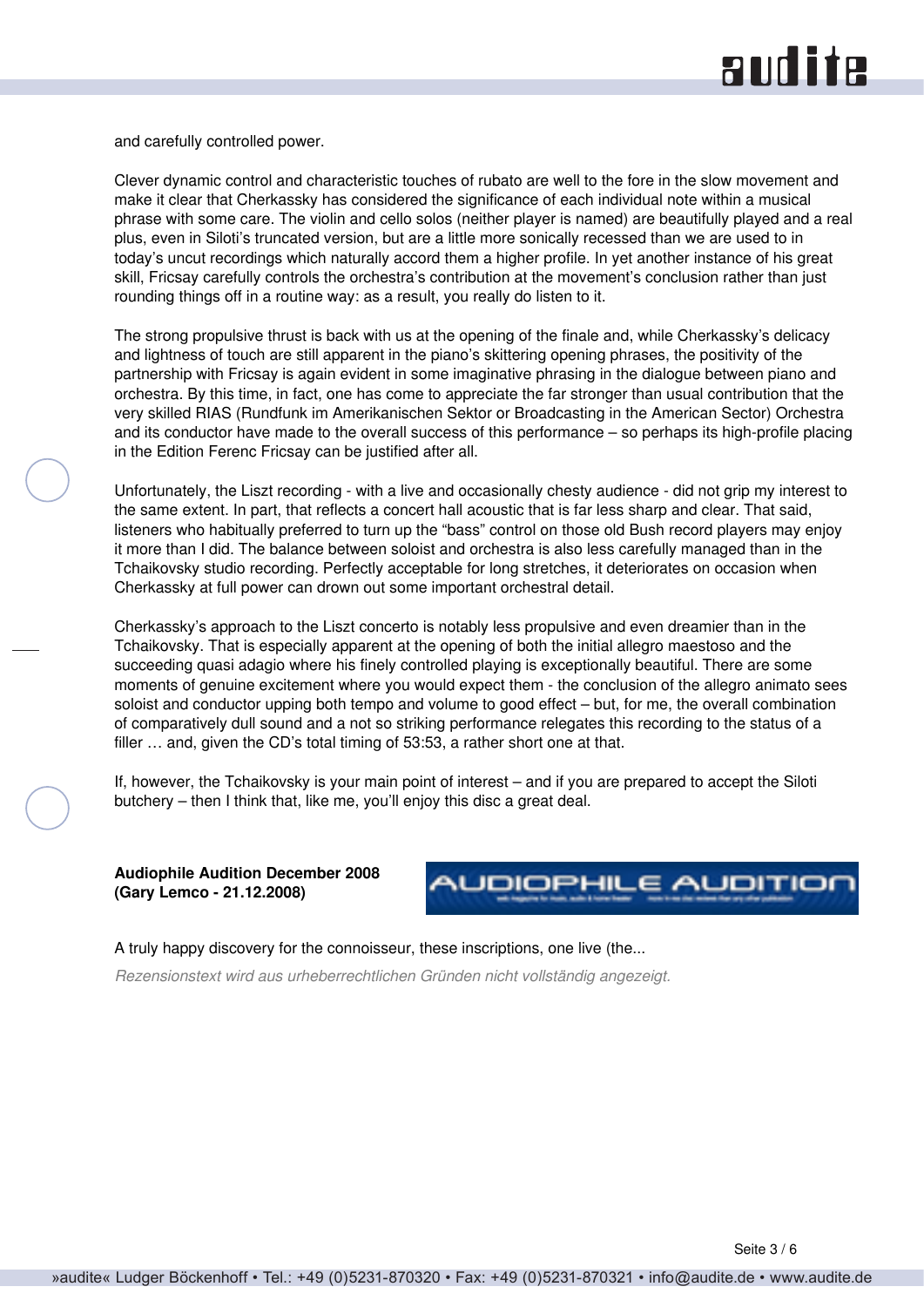## **audite**

### **CD Compact Marzo 2009 (Emili Blasco - 01.03.2009)**

#### **Audite Edición Ferenc Fricsay**

Audite Edición Ferenc Fricsay

*Rezensionstext wird aus urheberrechtlichen Gründen nicht vollständig angezeigt.*

### **[Fanfare](http://www.fanfaremag.com/) Issue 32:5 (May/June 2009) (Lynn René Bayley - 01.05.2009)**

# fanfare

Pairing Romantic pianist Cherkassky and post-modern conductor Fricsay doesn't even seem, on paper, like a good idea, let alone a recipe for success. As a pupil of Josef Hoffman and a representative of an older school that believed in impromptu changes to one's performance approach, Cherkassky rode for 70 years on a wing and a prayer, while Fricsay came from the school of rehearse-exactly-as-you-play. Moreover, Cherkassky's rhythmic and emotional freedom also seemed at odds with Fricsay's insistence on written tempos and rhythms.

The reason Deutsche Grammophon didn't release the 1951 recording of the Tchaikovsky appears to be that someone at the label was disappointed by the sound of the orchestra. Although Fricsay was given carte blanche by DG to build his own orchestra, most of the best musicians were already employed by established orchestras of his time. Thus the RIAS forces had tonal weaknesses, though not technical ones, most evident in the harsh, strident, and somewhat thin string and wind tone (though the concertmaster, probably Fritz Görlach, sounds very sweet in an old Viennese way in the second movement), whereas the brass and percussion sections were powerful and superb. But the label had Cherkassky re-record the concerto a few months later with the Berlin Philharmonic under the solid but pedestrian Leopold Ludwig, and this was the version released. Cherkassky's most famous and widely distributed recording, however, is the 1979 stereo one with Walter Susskind and the Cincinnati Symphony (Vox 7210). I attended one of the actual concerts that Cherkassky gave with Susskind of this concerto, almost unbearably exciting and kinetic, but the studio recording made a week later is a limp dishrag. None of it was played or conducted badly, but it had no coherence or frisson. Yet, despite the stylistic clashes noted above, this previously unreleased performance with Fricsay has everything right.

The Tchaikovsky Second is not as tightly structured as the more famous First Concerto, but more in the form of a rhapsody. Despite a certain amount of thematic development, the score consists of taut dramatic passages for orchestra, or soloist and orchestra, interspersed with a plethora of cadenzas. Fricsay and Cherkassky obviously respected each other well enough to compromise, the pianist reining in his rhythmic impulses in tutti passages and the conductor allowing Cherkassky complete rhythmic and coloristic freedom in the cadenzas. And it works. The only other performance of this somewhat odd concerto I've heard that comes close to making as much sense is the almost equally rare recording by Noel Mewton-Wood with Walter Goehr and the "Winterthur" Symphony (actually a pick-up band of Concertgebouw musicians) made a year after this one (Pristine Classical). This performance is even finer, largely because of Fricsay. Though, like most Hungarian conductors, he usually insisted on strict tempos, even stricter and less imbued with rubato than conductors such as Erich Kleiber or Toscanini, Fricsay was nothing if not a passionate musician, thus the majority of his recordings and performances hold more interest than the average (but not the only) recordings of Reiner, Szell, or Solti.

The sound quality of the Tchaikovsky is stunning for its time. Despite the technical limitations of the RIAS orchestra noted above, the performance is so good that I nearly expected to hear an audience erupt in frenzied applause at the end. Like Furtwängler, Toscanini, Munch, and a few others, Fricsay was one of those conductors who could create the excitement of a live performance in the studio. Listen to the climaxes even in the first movement of the Tchaikovsky: the performance fairly jumps out at you with the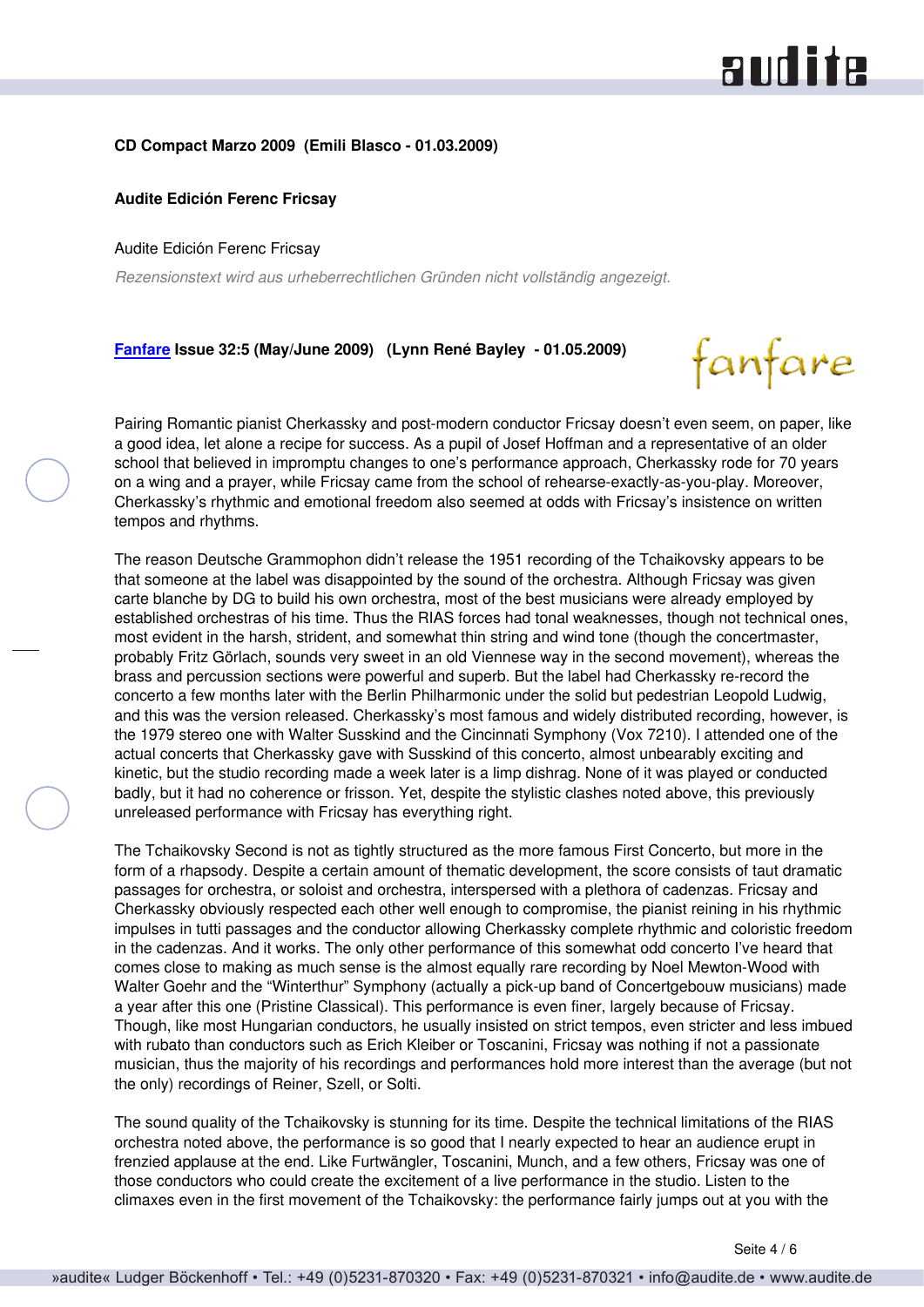## audite

FONO FORUM

energy of a tiger.

Both the orchestra and the tempos sound more relaxed and less strident in the Liszt concerto. We have become so used to thinking of Franz Liszt as a keyboard demon that we tend to forget that he himself favored genial, relaxed tempos for much of his music, being one of those Hungarians who was probably more Romantic than Classical in approach. (We should also recall that he promoted the music of Berlioz and Wagner.) I was even more impressed with the sound quality of this live broadcast than with the studio recording that preceded it. Even the triangle in the soft passages is clearly reproduced, and the warmer acoustic of the Titania-Palast, Berlin, does wonders in minimizing the harshness of the RIAS strings and winds. I agree wholeheartedly with engineer Ludger Böckenhoff's remark in the booklet that "The remastering—professionally competent and sensitively applied—also uncovers previously hidden details of the interpretations." For aficionados of Fricsay, Cherkassky, and/or these works, then, this new release is very highly recommended.

### **Fono Forum 12/2008 (Peter T. Köster - 01.12.2008)**

#### **Historische Schätze im Sammelpack**

*Verschiedene CD-Boxen mit wertvollen historischen Orchesteraufnahmen bieten derzeit dem Sammler eine reiche Ausbeute. Aber auch interessante Einzelveröffentlichungen verdienen besondere Beachtung – noch zumal, wenn sie zu vergleichsweise erschwinglichen Preisen erschienen sind*

[...] Das "amerikanischste" Orchester im Europa der Nachkriegszeit war ohne Frage das des RIAS (Rundfunk im amerikanischen Sektor) in Berlin, von seinem Chef Ferenc Fricsay unerbittlich zu Präzision und Transparenz erzogen und mit einer vorzüglichen Blechbläsergruppe ausgestattet. Die Aufnahmen des zu Unrecht oft vernachlässigten zweiten Klavierkonzerts von Tschaikowsky und des ersten Liszt-Konzerts fesseln gleichermaßen durch Shura Cherkasskys fulminantes Klavierspiel wie auch durch die aufregende Gestaltung des Orchesterparts durch Fricsay. Dass auch Gastdirigenten von den Qualitäten des Orchesters profitieren konnten, belegen die gestochen scharfen, ungewöhnlich gut durchhörbaren Einspielungen der üppigen Strauss-Partituren "Ein Heldenleben" und "Tod und Verklärung" unter Karl Böhm.

Ebenfalls in der erfreulich schnell wachsenden historischen Serie des Labels Audite ist die älteste erhaltene Konzertaufnahme des Verdi-Requiems unter Herbert von Karajan (Salzburg 1949) erschienen, die zum Vergleich einlädt mit dem fünf Jahre später entstandenen Mitschnitt aus dem Wiener Musikverein, den Orfeo zum Karajan-Jahr beisteuert. Nicht nur die Aufnahmetechnik beim österreichischen Rundfunk Rot-Weiß-Rot hatte sich in diesen Jahren beträchtlich weiterentwickelt, auch Karajans Konzept des Werkes hatte an Differenzierung und Geschlossenheit gewonnen. Beide Aufnahmen vermitteln eine Hochspannung, wie sie Karajans Studioeinspielungen des Werkes nicht erreichen. Während bei der älteren Aufnahme der Bassist Boris Christoff die anderen Solisten überragt, hatte Karajan 1954 mit Antonietta Stella, Oralia Dominguez, Nicolai Gedda und Giuseppe Modesti ein rundum ausgewogenes Sängerquartett zur Verfügung. Das gilt auch für Beethovens Neunte, die im Wiener Live-Mitschnitt von 1955 (mit Lisa della Casa, Hilde Rössel-Majdan, Waldemar Kmentt und Otto Edelmann) noch keineswegs so glatt und stromlinienförmig klingt wie in Karajans späteren Aufführungen.

Böhm und Karajan sind auch in einer dickleibigen Box vertreten, die kommentarlos eine Auswahl wichtiger Dirigenten präsentiert, die um die Mitte des vorigen Jahrhunderts am Pult der Berliner Philharmoniker standen. Freilich sprechen die Aufnahmen für sich: "Klassiker" wie Furtwänglers vierte Schumann, Knappertsbuschs achte Bruckner, Schurichts "Pastorale" oder Celibidaches "Italienische" gehören (obendrein so günstig angeboten) in den Schrank eines jeden Sammlers. Wer sich für zeitgenössische Musik interessiert, sollte sich die letzte Folge der Karel-Ancerl-Edition nicht entgehen lassen, die auf vier sorgfältig kommentierten CDs einen Überblick über das tschechische Musikschaffen zwischen Kriegsende